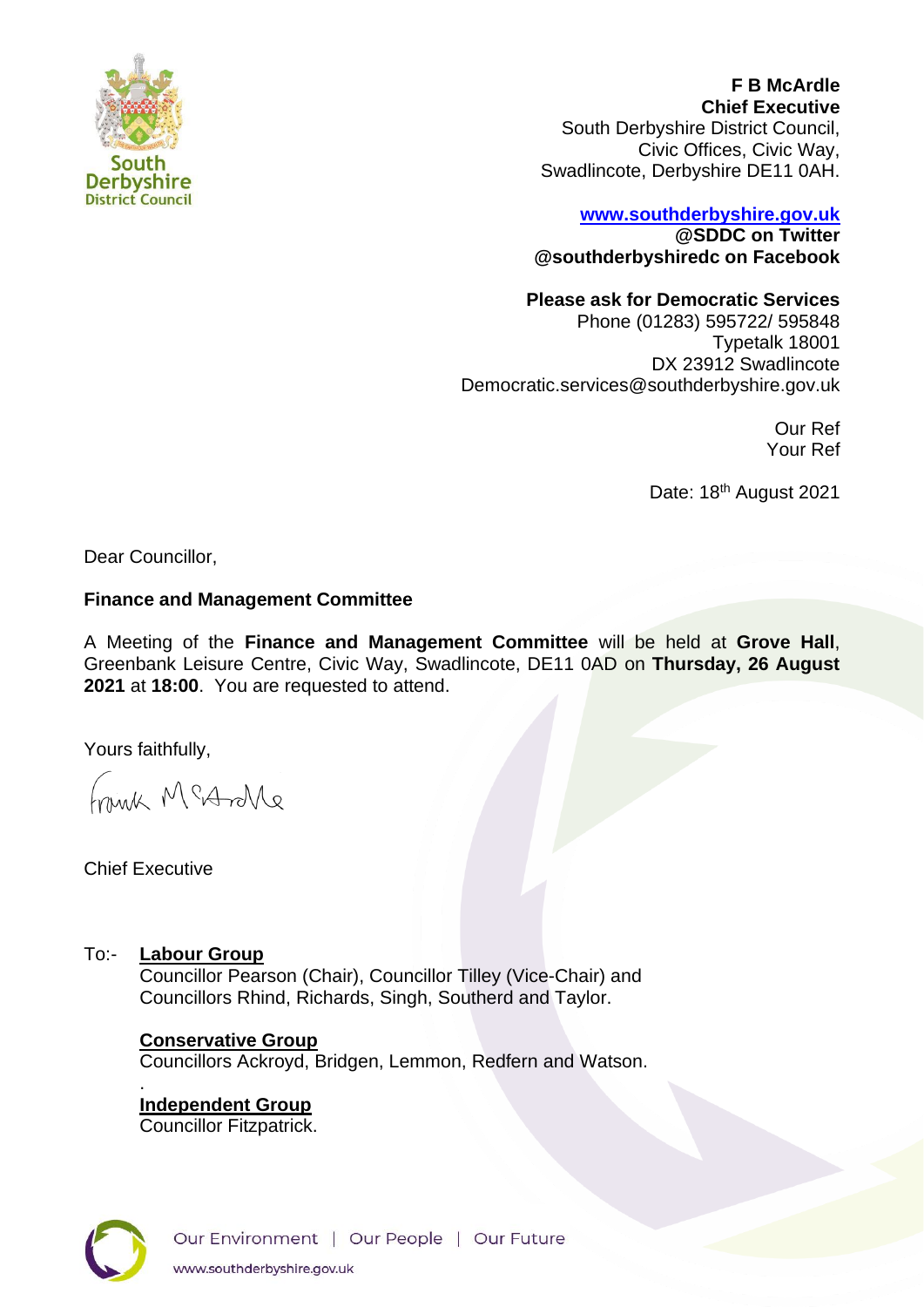#### **AGENDA**

#### **Open to Public and Press**

| 1              | Apologies and to note any Substitutes appointed for the Meeting.                                 |                         |
|----------------|--------------------------------------------------------------------------------------------------|-------------------------|
| $\mathbf{2}$   | To note any declarations of interest arising from any items on the Agenda                        |                         |
| 3              | To receive any questions by members of the public pursuant to Council<br>Procedure Rule No.10.   |                         |
| 4              | To receive any questions by Members of the Council pursuant to Council<br>procedure Rule No. 11. |                         |
| 5              | Reports of Overview and Scrutiny Committee                                                       |                         |
| 6              | CORPORATE PLAN 2020-24 PERFORMANCE REPORT (2021-2022<br>QUARTER 1- APRIL TO 30 JUNE)             | $4 - 75$                |
| $\overline{7}$ | REVENUE FINANCIAL MONITORING 2021-22                                                             | 76 - 92                 |
| 8              | CAPITAL FINANCIAL MONITORING 2021-22                                                             | $93 - 103$              |
| 9              | TREASURY MANAGEMENT UPDATE 2021-22                                                               | $104 -$<br>119          |
| 10             | DEVELOPING & CONSULTING ON REVISED LOCAL COUNCIL TAX<br>REDUCTION SCHEME 2022 - 2023             | $120 -$<br>135          |
| 11             | <b>COMMITTEE WORK PROGRAMME</b>                                                                  | 136 <sub>1</sub><br>141 |

### **Exclusion of the Public and Press:**

**12** The Chairman may therefore move:-

That in accordance with Section 100 (A)(4) of the Local Government Act 1972 (as amended) the press and public be excluded from the remainder of the Meeting as it is likely, in view of the nature of the business to be transacted or the nature of the proceedings, that there would be disclosed exempt information as defined in the